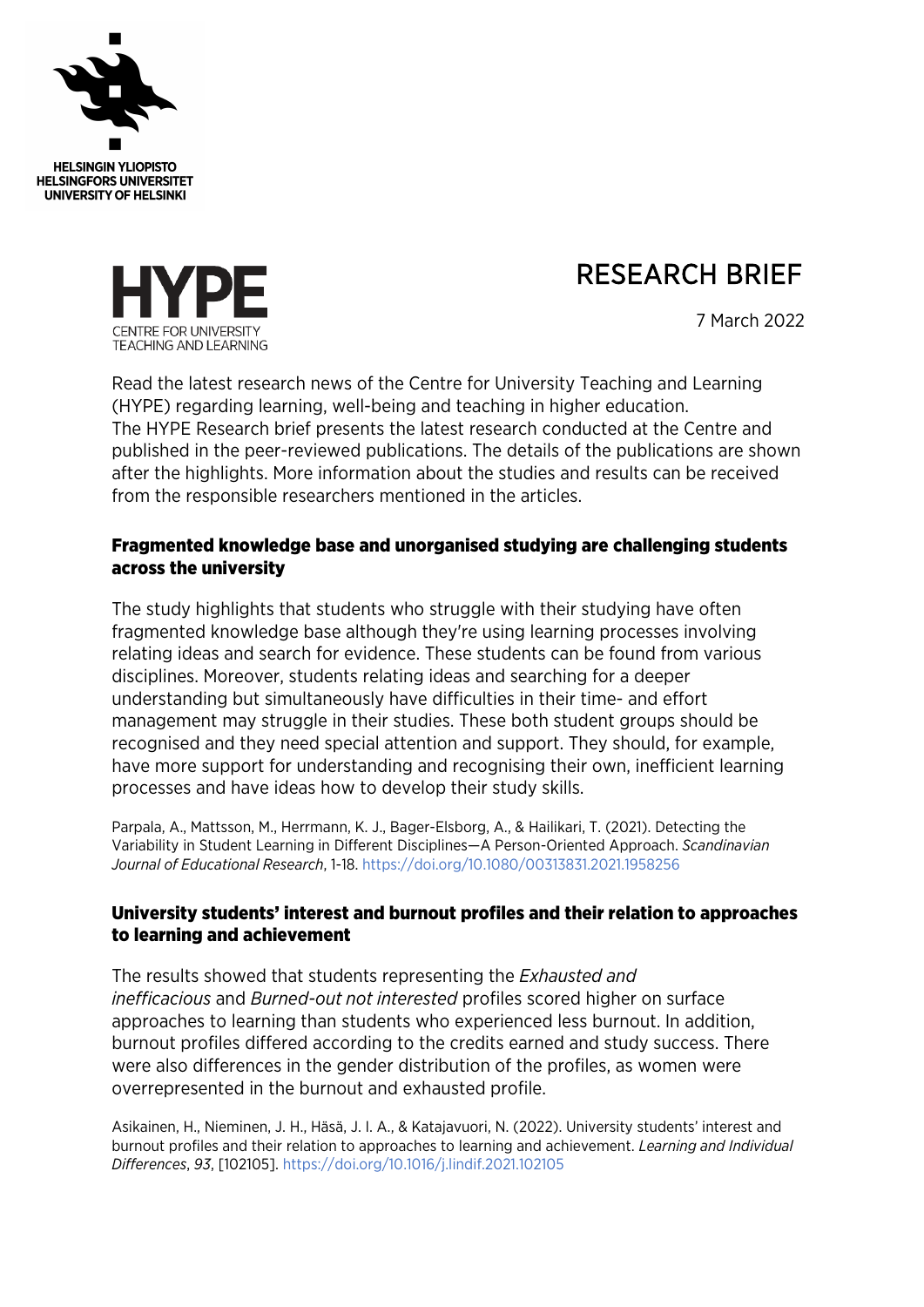## Cutting edge research methodology in studying the development of expertise in life sciences

These studies introduce methodologically novel approaches to investigate learning of life sciences. The results show that learning of complex contents and skills pose challenges for university students. However, novel research methods and cuttingedge educational technology, such as augmented reality, can be beneficial in advancing teaching and learning of complex contents and hands-on skills.

Södervik, I. & Vilppu, H., 2021, Case processing in the development of expertise in life sciences - what can eye movements reveal? In: *Applying bio-measurements methodologies in science education research.* Devetak, I. & Glažar, S. A. (toim.). Springer International Publishing AG, s. 169-183.

Södervik, I., Katajavuori, N., Kapp, K., Lauren, P., Aejmelaeus, M. M. & Siven, M. (2021). Fostering Performance in Hands-on Laboratory Work with the Use of Mobile Augmented Reality (AR) Glasses, *Education Sciences,*11, 816. <https://doi.org/10.3390/educsci11120816>

Södervik, I., Nousiainen, M. & Koponen, I. (2021). First-Year Life Science Students' Understanding of the Role of Plants in the Ecosystem—A Concept Network Analysis, Education Sciences. 11, 369. <https://doi.org/10.3390/educsci11080369>

## Activity Theory and expansive learning in health professions education

These articles introduce the key concepts of action theory and expansive learning in the context of health professions education.

Engeström, Y., & Pyörälä, E. (2021). Using Activity Theory to transform medical work and learning. *Medical Teacher*, *43*(1), 7-13. <https://doi.org/10.1080/0142159X.2020.1795105>

Dornan, T., Kearney , G., & Pyörälä, E. (2021). Destabilising institutions to make healthcare more equitable: Clinicians, educators, and researchers co-producing change. *Medical Teacher*, *43*(1), 4- 6. <https://doi.org/10.1080/0142159X.2020.1795102>

## Mobile devices in learning medicine and dentistry

The research form part of a mobile learning project in medicine and dentistry. The study identified hurdles for adopting mobile learning devices at the beginning of clinical courses in three consecutive student cohorts of medical students. Students reported negative attitudes towards mobile device use in the clinical setting and were hesitant to use them in patient contact. Teachers seldom communicated suitable quality medical applications to students.

Folger, P. D. A., Merenmies, J., Sjöberg, L., & Pyörälä, E. (2021). Hurdles for adopting mobile learning devices at the outset of clinical courses. *BMC Medical Education*, *21*, [594]. <https://doi.org/10.1186/s12909-021-03008-9>

#### Challenges of joint biomedical courses for medical and dental students

The study looked at the perceptions of dental students about how joint biomedical courses with medical students and courses tailored for dental students supported their clinical studies. The key finding was that it was difficult for students to recognize the importance of common biomedical courses for clinical work and that the dental perspective should be more effectively integrated into biomedical content.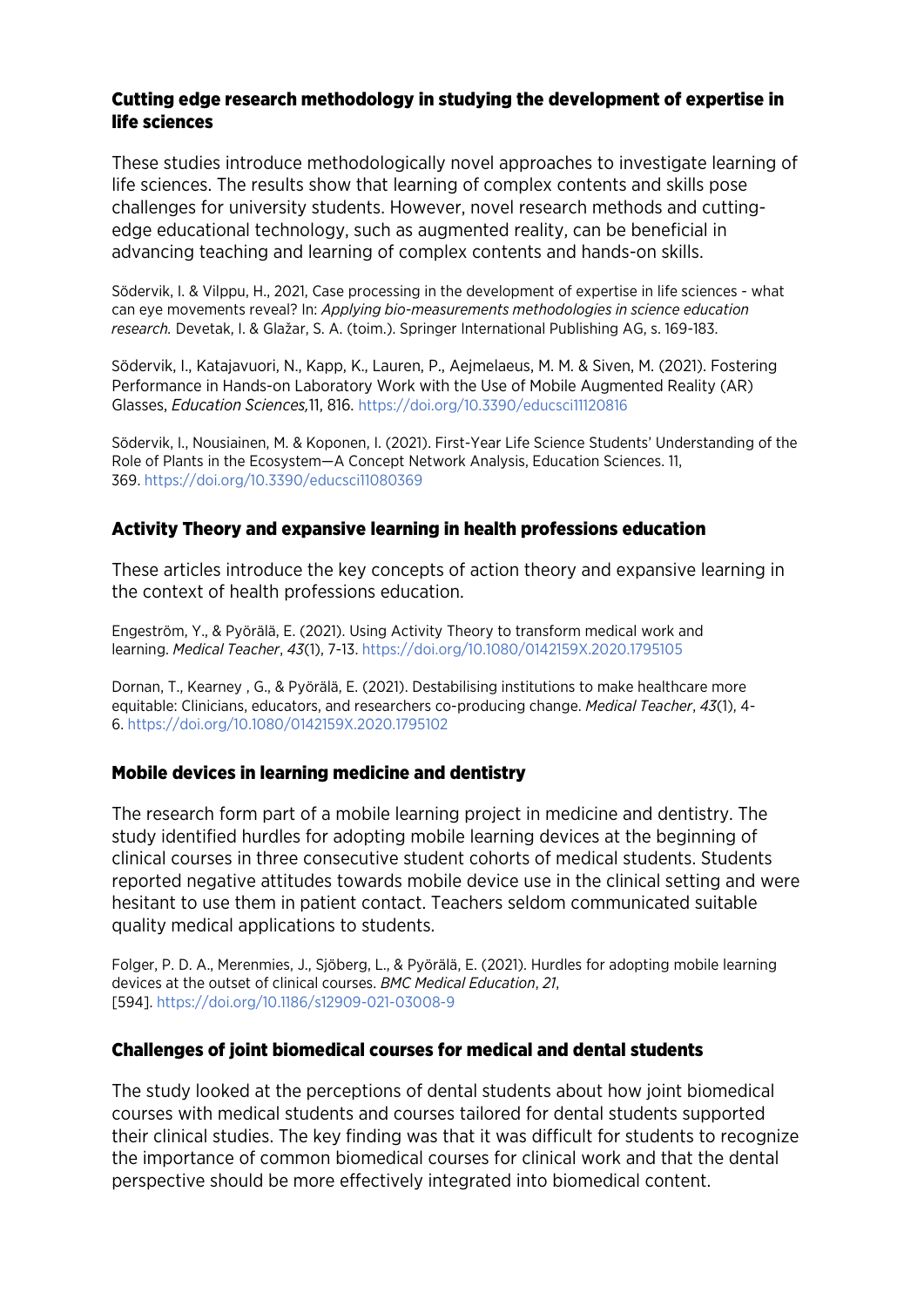Mussalo, F., Karaharju-Suvanto, T., Mäntylä, P., & Pyörälä, E. (2021). Biomedical Courses Should Also Be Designed for Dental Students: The Perceptions of Dental Students. *Dentistry Journal*, *9*(8), [96].<https://doi.org/10.3390/dj9080096>

## Validation of an instrument developed to assess pain attitudes and beliefs for the training of physiotherapists

In this study, the pain and disability ratio scale (HC-PAIRS-FI) of health care providers was translated and multi-culturally adapted into Finnish in order to implement it in physiotherapeutic therapy.

Ehrström, J., Pöyhiä, R., Kettunen, J., Santavirta, N., & Pyörälä, E. (2022). Psychometric properties and factor structure of the Finnish version of the Health Care Providers' Pain and Impairment Relationship Scale. *Musculoskeletal science & practice*, *57*, [102471]. <https://doi.org/10.1016/j.msksp.2021.102471>

#### The role of academic competences and learning processes in predicting Bachelor's and Master's thesis grades

Bachelor's students already possess a considerable amount of academic competences. Writing a thesis requires competences such as analysing information. In addition, study showed that students' organising skills are important and should be supported especially in the Bachelor phase.

Tuononen, T., & Parpala, A. (2021). The role of academic competences and learning processes in predicting Bachelor's and Master's thesis grades. *Studies in Educational Evaluation*, *70*, [101001]. <https://doi.org/10.1016/j.stueduc.2021.101001>

#### Argumentation and processing knowledge in open-ended assignment tasks: Challenges and accomplishments among pharmacy students

The results showed that there was substantial variation in how Master students analysed and processed pharmaceutical knowledge as well as how they utilized that knowledge in their argumentation. Understanding the nature of the challenges in argumentation and knowledge processing can help educators to modify their pedagogical practices to better support students' learning.

Hyytinen, H., Siven, M., Salminen, O., & Katajavuori, N. (2021). Argumentation and processing knowledge in open-ended assignment tasks: Challenges and accomplishments among pharmacy students. *Journal of University Teaching & Learning Practice*, *18*(6), 37- 53. <https://doi.org/10.53761/1.18.6.04>

## Assessment of critical thinking is challenging

An open-ended performance task of critical thinking requires holistic use of different skills whereas the selected-response questions measure one skill at a time. Task types trigger different response and selfregulatory processes. Students have varying strengths and weaknesses within critical thinking skills.

Hyytinen, H., Ursin, J., Silvennoinen, K., Kleemola, K., & Toom, A. (2021). The Dynamic Relationship between Response Processes and Self-Regulation in Critical Thinking Assessments. Studies in Educational Evaluation, 71, [101090]. <https://doi.org/10.1016/j.stueduc.2021.101090>

Kleemola, K., Hyytinen, H., & Toom, A. (2021). Exploring internal structure of a performance-based critical thinking assessment for new students in higher education. Assessment & Evaluation in Higher Education, [130136]. <https://doi.org/10.1080/02602938.2021.1946482>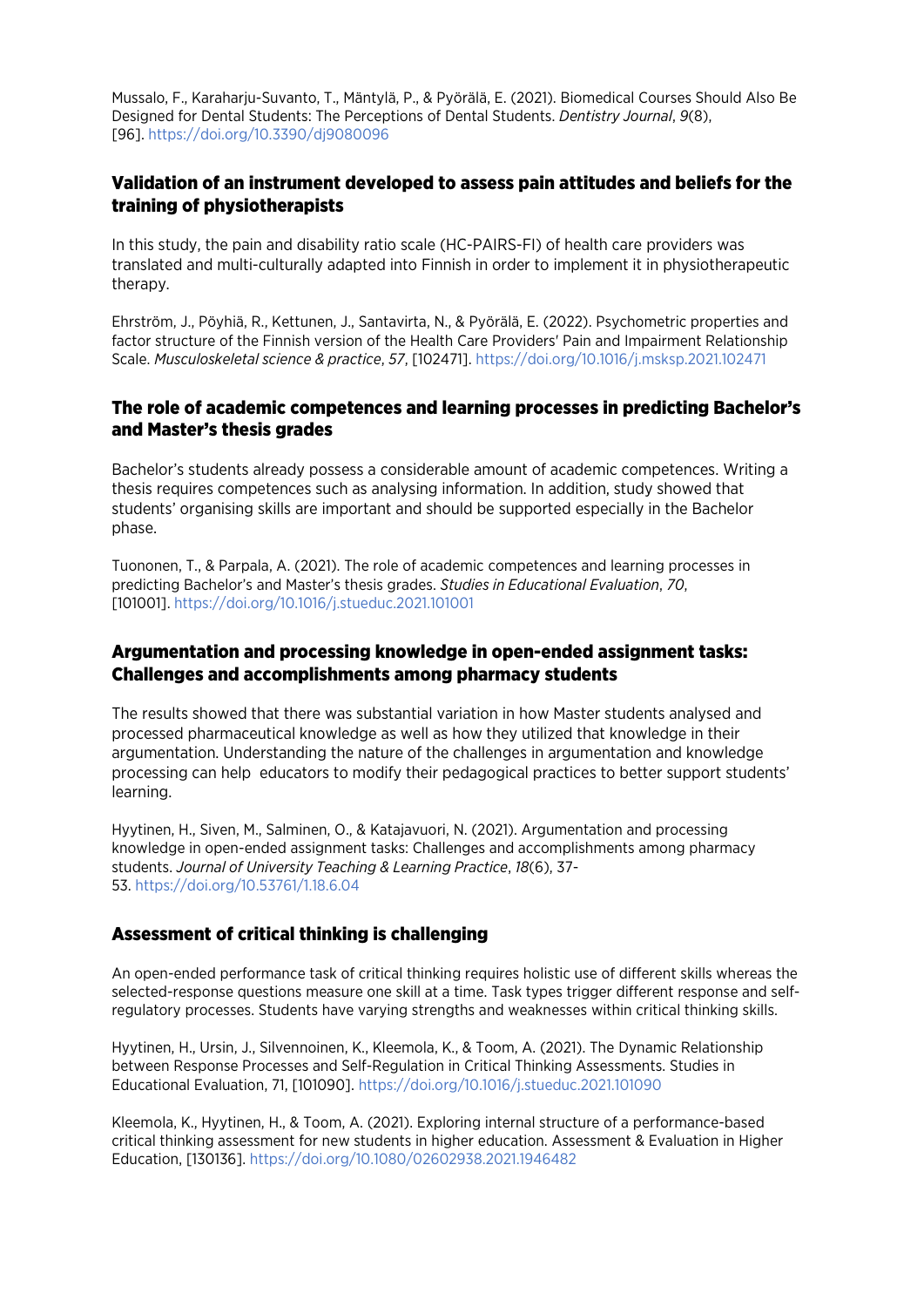## Understanding procrastination: A case of a study skills course

The results showed that students' ability to organize their time and effort has the strongest association with procrastination out of the variables included in the study. Psychological flexibility also has a strong individual role in explaining procrastination along with time and effort management skills. Surprisingly, academic self-efficacy did not have a direct association with procrastination.

Hailikari, T., Katajavuori, N., & Asikainen, H. (2021). Understanding procrastination: A case of a study skills course. *Social Psychology of Education*, *24*, 589-606. <https://doi.org/10.1007/s11218-021-09621-2>

#### ACT-based intervention course to promote students well-being an studying.

Wells-project has developed an intervention course for university students which aims to promote students' well-being and study skills. The course is based on practicing psychological flexibility which is the core process in Acceptance and commitment therapy (ACT). Our results have shown that the course improves student well-being and their study skills in many different ways.

Asikainen, H., & Katajavuori, N. (2021). Development of a Web-Based Intervention Course to Promote Students' Well-Being and Studying in Universities: Protocol for an Experimental Study Design. *JMIR Research Protocols*, *10*(3), [23613]. <https://doi.org/10.2196/23613>

Asikainen, H., Kaipainen, K., & Katajavuori, N. (2019). Understanding and promoting students' wellbeing and performance in university studies. *Journal of University Teaching & Learning Practice*, *16*(5), [2][. https://ro.uow.edu.au/jutlp/vol16/iss5/](https://ro.uow.edu.au/jutlp/vol16/iss5/)

Katajavuori, N., Vehkalahti, K., & Asikainen, H. (2021). Promoting university students' well-being and studying with an acceptance and commitment therapy (ACT)-based intervention. *Current Psychology (New York)*.<https://doi.org/10.1007/s12144-021-01837-x>

## Academic teacher education contributes to teachers' work

The recent studies conducted in the context of teacher education and among early career teachers emphasise the importance of academic teacher education for teacher profession. The results show that teachers face a variety of challenges when acting in the teacher's role, and early career teachers' mentoring supports them in elaborating and solving dilemmas of teacher's work.

Toom, A. *& Husu, J. (2021).* Analyzing practice, research, and accountability turns in Finnish academic teacher education. In D. Mayer (Ed.), *Teacher education policy and research: Global perspectives*. Singapore: Springer. [https://doi.org/10.1007/978-981-16-3775-9\\_6](https://doi.org/10.1007/978-981-16-3775-9_6)

Husu, J. & Toom, A. (2021). Teachers' moral authenticity – searching for balance between role and person. In E. Kuusisto, M. Ubani, P. Nokelainen & A. Toom (Eds.), *Good teachers for tomorrow's schools: Purpose, values and talents in education*. Leiden: Brill. [https://doi.org/10.1163/9789004465008\\_004](https://doi.org/10.1163/9789004465008_004)

Toom, A. & Husu, J. (2021). Classroom interaction challenges as triggers for improving early career teachers' pedagogical understanding and competencies through mentoring dialogues. In J. Mena & A. Clarke (Eds.), *Teacher induction and mentoring* Palgrave Studies on Leadership and Learning in Teacher Education*.* London: Palgrave Macmillan, Cham. [https://doi.org/10.1007/978-3-030-79833-8\\_9](https://doi.org/10.1007/978-3-030-79833-8_9)

## Supporting student integration by implementing peer teaching into environmental studies

The results show that implementing peer teaching into university courses can affect and promote student integration in several ways.